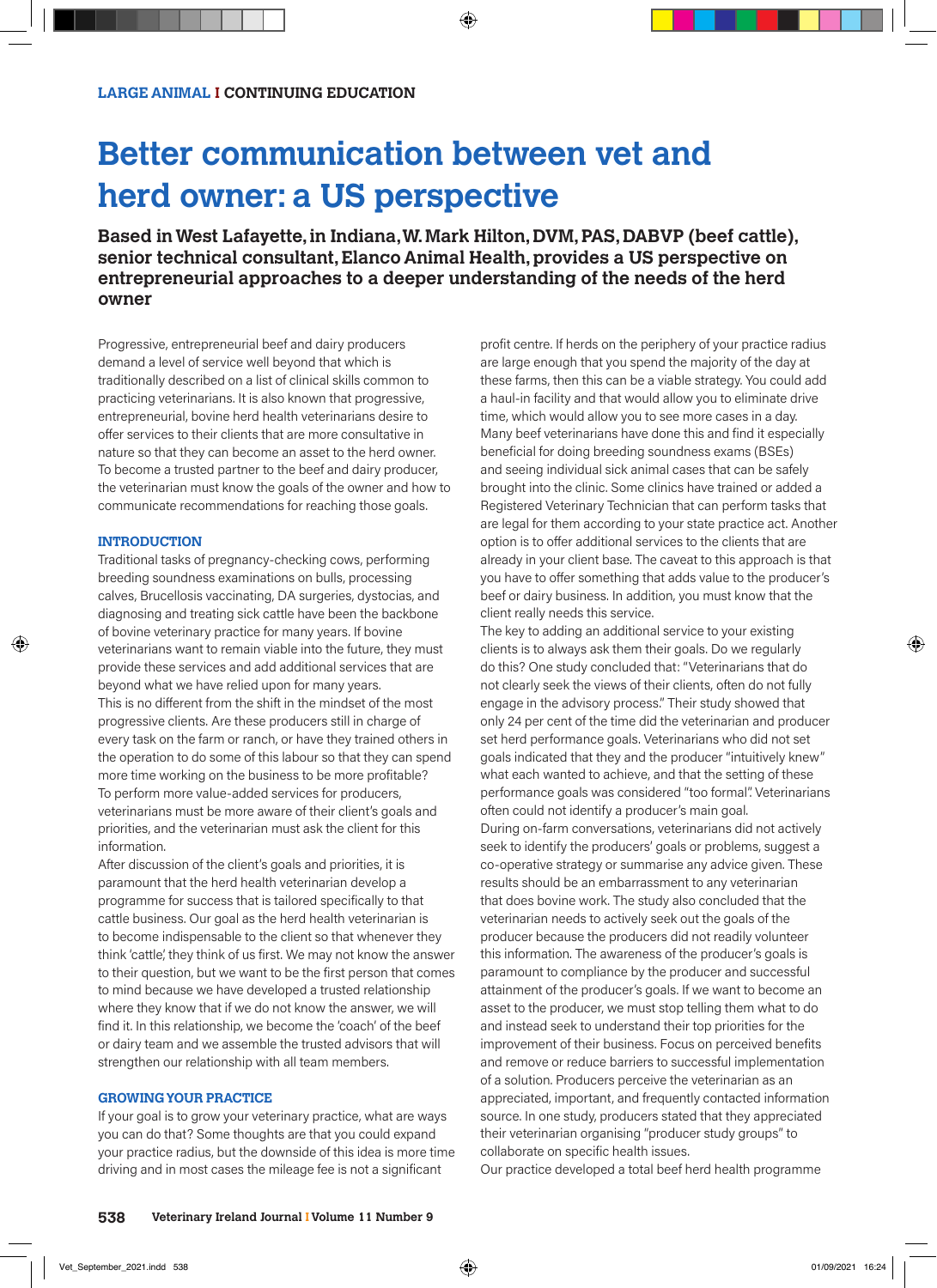and we invited the clients that were a part of that programme to a 'year-end' meeting each January. The meeting consisted of a talk on a subject of importance to the group and concluded with a 'round-table' discussion where the producers shared their successes and failures of the previous year. Many of the clients stated that it was the best meeting they attended all year. Producers learning from each other and being leaders in specific areas turned out to be one of our best ideas ever for sustaining and growing our beef cow-calf production medicine programme.

#### **COMMUNICATION/CREATING DEMAND FOR ADVICE**

The prevention of complex problems requires customised communication strategies as well as an integrated approach. Two factors of producer mindset are the most important behavioural determinants for improvement: believing there is a problem in the herd and belief in the effectiveness of management to solve that problem. These two keys become the template on how to initiate a production medicine programme. The programme needs to be customised to the specific livestock business and the owner must believe that some aspect of their business can be improved with input from the herd health veterinarian. It is imperative that the producer takes ownership in the thought that improvements can be made. To close the loop in production medicine consultation, the solution must be reasonable to accomplish and the owner must validate the solution.

The more the owner takes possession of the concern and the solution the more likely the change will happen. If the veterinarian identifies the concern and the producer feels that we are telling them what to do, the chance for success becomes minimal. Ask the producer their goals (ensure they share ownership of the concern), propose a solution and ask if the solution is reasonable. If a solution is unknown at the time, this is not a concern. Many problems will be complex in nature and will take time for the veterinarian to develop a plan to solve the problem. The key is to respond to the client in a reasonable timeframe to propose the solution. In my experience, the veterinarian is thought of just as highly if they immediately know the solution or if it comes after some research.

Use open-ended questions, such as, "What are your shortterm and long-term goals for your agricultural business?" If there are multiple decision-makers in the business, these goals need to be universally accepted. Be sure to ask the entire management team so that you can get buy-in from everyone on the team. After the producer states the goals,

the herd health veterinarian should ask, "How can our veterinary business help you achieve these goals?" It has been my experience that when you ask about goals and how your business can be an asset to your client's business, you develop a stronger business relationship. Other businesses that deal with this producer are not asking these questions. The fact that we are asking them puts us in a stronger position to become an asset to the producer's business. It may seem obvious, but we have all seen countless examples of a producer not using a service of a veterinary clinic because they were unaware of the service or the service did not exist. The most important steps in creating demand for a veterinary service is to offer the service and let the producers know that the service is available. Newsletters, client education meetings, and speaking at local sponsored events are great ways to introduce a new service or market an existing, but under-utilised service. If your clinic has a website, this can be a great way to announce new services. Adding timely client educational pieces to your website is another technique you can use to show that you are the veterinary clinic that has client education at the centre of your business model. The goal is to raise producer awareness about the importance of a particular subject in order to stimulate demand for services that address the issue.

An improvement in communications skills will be necessary to become more of an advisor to beef and dairy producers. According to dairy producers, veterinarians have difficulties in being proactive advisors and applying essential communication. Research has found that producers say that veterinarians are persistent in their curatively-oriented, prescriptive, reactive expert role that prevails in veterinarianfarmer contacts. These producers' advice is that veterinarians should take on the role of coach, 'sparring partner' and facilitator instead of being merely a technical expert. Just as veterinarians have different ways of learning and using information, so do producers. Communication strategies need to be customised to the specific learning style of each client. Producers may be segmented into information seekers, do-it-yourselfers, wait-and-seers, and reclusive traditionalists, according to research. While one beef producer may be quickly convinced to make a herd management change if informed "you will save \$5,000/year by limit feeding your hay vs. supplying it ad lib", another producer might decline because he does not see how the change is possible. While not every producer will heed the advice given, others that initially decline will make changes if you ask additional questions. Asking probing questions will provide a deeper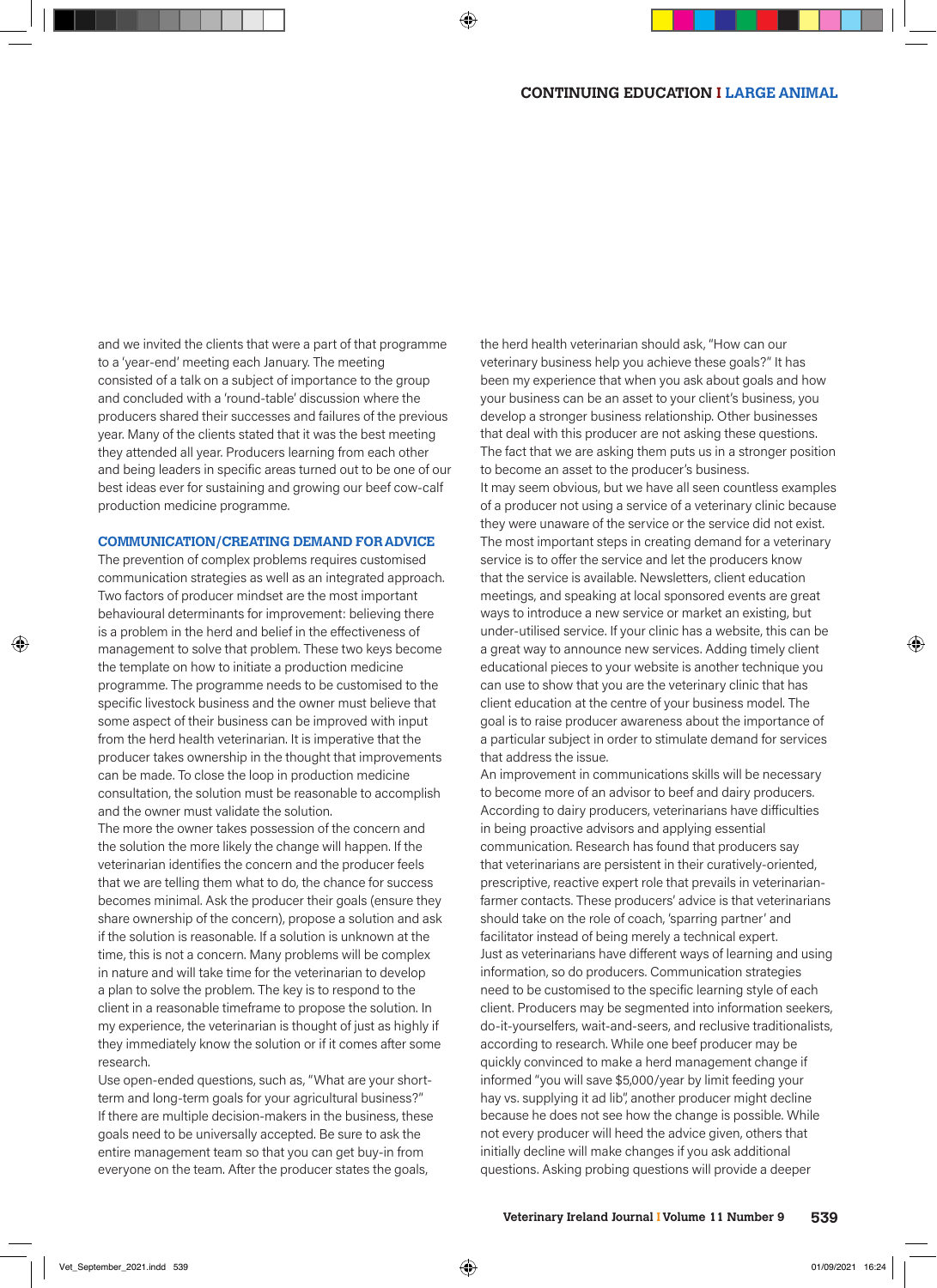understanding of an issue or topic.

Another key to the communication strategy is to utilise a team of experts, e.g., nutritionist, forage specialist, banker. These outside experts can bring a level of expertise that the veterinarian does not possess and the veterinarian can then more thoroughly concentrate on areas of their expertise. Another advantage of having additional advisors is that the outside expert may repeat something that was mentioned by the herd health veterinarian in an earlier visit. This suggestion may be made in a similar or different way, but now it is seen or heard in a different light. Even though the advice may be 'old' to the client, the advice may be heard through 'new ears' and may now be taken. The goal is to help the producer achieve success and who gets the 'credit' for helping should not matter.

As a consultant, we must not be impatient when it comes to herd improvements. Even when a client identifies a need and we provide a solution, it may take years to implement the change. Herd concerns are generally long-term problems that may have taken years to develop. A problem that took years to develop will likely take months or years to be fully resolved.

#### **VETERINARY BUSINESS PLAN**

When your veterinary business commits to adding or expanding its consulting role, everyone on the veterinary team must be in alignment on this plan. While the entire team must embrace this philosophy, individuals on the team can and should have various levels of expertise. One of the benefits to having a team in a veterinary business is that some members may be experts in fertility while others have more proficiency in nutrition or genetics.

If you, the veterinarian, are going to be giving financial advice, and bovine consulting nearly always has a financial component, it makes sense that you need to have a veterinary business plan of your own. When I was in practice, my partner and I sat down every January and pored over our previous year's financial statements. We made a business plan for the upcoming year and took a more long-term view of where we thought the business was heading. This proved to be extremely valuable time spent for the health of our business.

## **TRAITS OF THE PROPER VETERINARY ADVISOR OR COACH**

A survey of Dutch dairy producers asked them to identify traits that would describe a proper veterinary advisor or coach. Their list included:

- 1. Understands entrepreneurship
- 2. Has empathy for producer; is not dominant
- 3. Is technically well-skilled
- 4. Strong in communication
- 5. Invests in many contact moments
- 6. Has a practice business strategy
- 7. Knows behavioural economics principles
- 8. Is analytically skilled
- 9. Strong in choices of products and services
- 10. Has a commercial attitude
- 11. Shows great creativity
- 12. Separates advisory work from technical work at visits
- 13. Attends continuing professional training
- 14. Defines tailor-made products for the farm

As you analyse the list above, only four of the fourteen items are related to technical ability (3, 9, 13, 14) while ten of the fourteen are more related to communications, business and consultation. Entrepreneurial producers want and expect a veterinarian that can help them reach their goals. Look at each trait on the list above and ask yourself, "Does this statement describe me and my practice?"

In the same survey, producers were asked, "What would you consider as weaknesses of your veterinarians?" Answers included:

- 1. Too dominant attitude in profession
- 2. Talks too much; listens too little
- 3. Rather poor communication skills
- 4. Does not follow structured protocols
- 5. Does not provide clear work instructions
- 6. Limited knowledge of cow nutrition
- 7. Limited knowledge of management
- 8. Limited knowledge of farm economics
- 9. Poor knowledge of entrepreneurship
- 10. Knows little about farm organisation
- 11. Tells little about fields of expertise
- 12. Does not show what he contributes to farm
- 13. Is not proactive; waits too long before taking action
- 14. Does not offer on-site training
- 15. Too many changes in personnel in practice
- 16. Maybe not willing to invest in discussion

| <b>Skill</b>      | <b>Herd</b><br>veterinarian | <b>Ideal</b><br>veterinarian |
|-------------------|-----------------------------|------------------------------|
| <b>Exhaustive</b> | 3.43                        | 3.75                         |
| Clear             | 3.63                        | 4.22                         |
| Understandable    | 3.59                        | 4.27                         |
| Practical         | 3.80                        | 4.40                         |
| Useful            | 3.82                        | 4.29                         |
| Proactive         | 2.99                        | n.e.                         |
| Satisfaction      | 3.56                        | n.e.                         |

(n.e.) - not evaluated

**Table 1. Score means and statistical comparison of scores recorded for herd veterinarian vs ideal veterinarian. Source: Cipolla, M., & Zecconi, A. (2015). Study on veterinarian communication skills preferred and perceived by dairy farmers. Research in veterinary science, 99, 60-62.**

Look at this list and critically analyse yourself. Which of the above would clients say about you? Also, note that not one of the above list says anything to do with the veterinarian's clinical skills. We are strong in these areas and our clients see this. Look at the list again and see where you need to improve. A study of dairy farmers in Italy showed that producers' scores for their "ideal veterinarian" significantly differed from their herd veterinarian in several categories where a score of one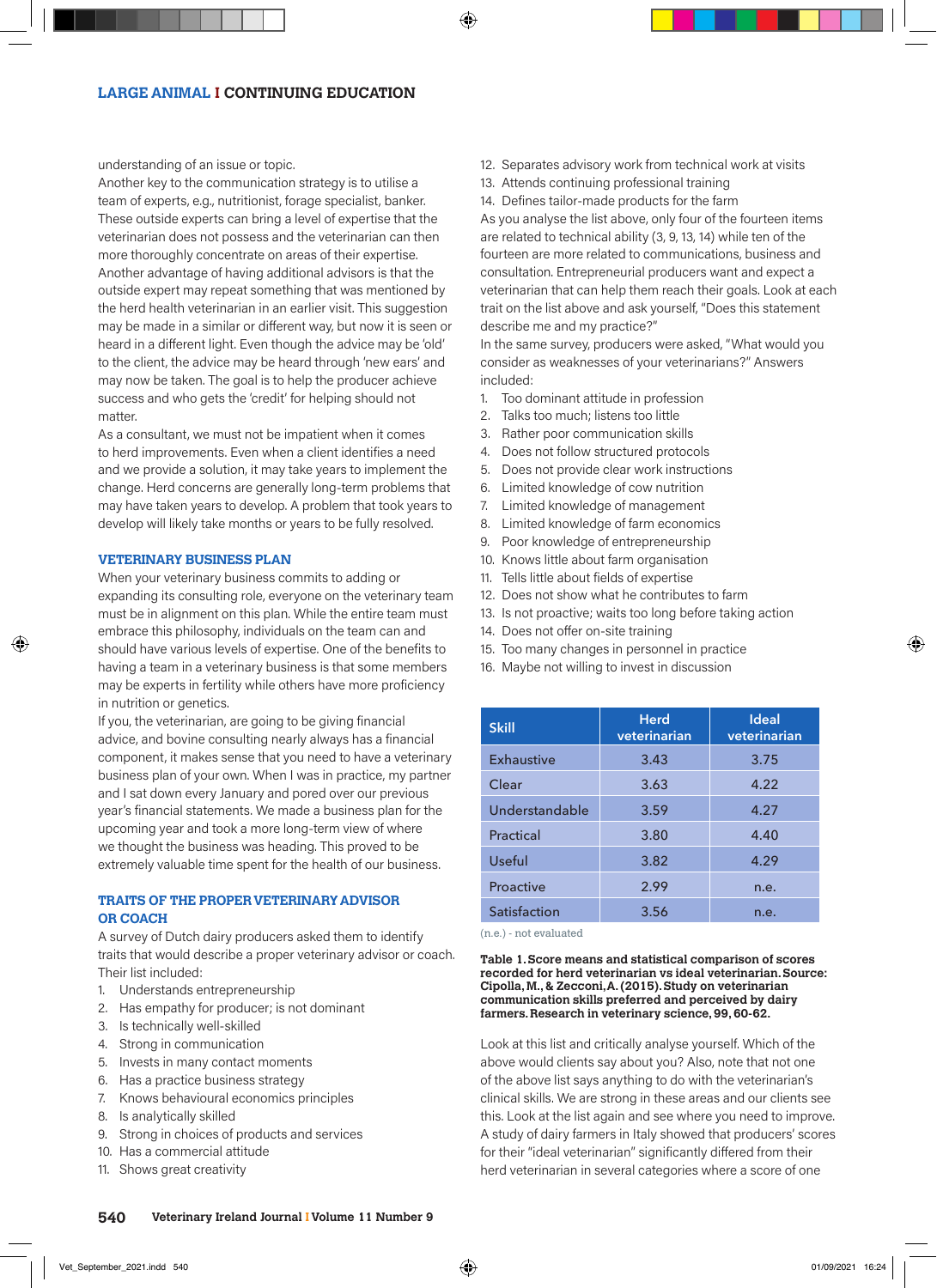was the lowest grade and five the highest one (Table 1). In human medical studies, patient trust and good interpersonal relationships with the primary care physician are major predictors of patient satisfaction and loyalty to the physician. Patients need to trust the primary care physician to be satisfied and loyal. I am confident that this would also apply to veterinarians.



**Figure 1. Three-stage collaboration model. Source: Atkinson, O. (2010). Communication in farm animal practice 1. Farmer vet relationships. In Practice, 32(3), 114-117.**

### **RELATIONSHIP MODELS**

Different clients will demand different kinds of collaboration. depending on their own experience, knowledge and inclination to collaborate. This has been modelled into three different stages (Figure 1). In the 'You phase', the farmer is primarily dependent on the veterinarian and may trust the veterinarian to make decisions and define the objectives and action to be taken. The 'I phase' is characterised by a farmer acting largely independently, with the veterinarian being regarded as a provider of a certain means to an end. In the 'I phase' the farmer is in full control of the relationship and may use the veterinarian just as a technician, or possibly only as a writer of prescriptions and/or dispenser of medicines. Finally, the 'We phase' sees both the farmer and veterinarian collaborating to achieve common goals previously defined together.

Entrepreneurial producers are willing to pay for advice, provided it is clear in advance what the benefit or profit will be. The consultation visit must be separate from the clinical visit. The client needs to clearly understand that they are paying for advice, not labour. Turn off your phone and give the client your full attention.

#### **ROLES OF THE VETERINARIAN**

When veterinarians and dairy producers were surveyed in the UK, veterinarians considered 'optimising milk production', 'decreasing overall cost' and 'being an independent adviser' as important roles, but these were not perceived as such by the farmers. In addition, when producers were asked what approach they wanted their veterinarian to have, their top two choices were 'a proactive person who identifies problems on the farm' and 'someone to give technical advice on all aspects of animal health'. When veterinarians were asked about how they present themselves to their dairy clients, their top response was 'a personal-friend-of-the-farmer style' (Figure 2)



**Figure 2. Frequency distribution of veterinarian and farmer responses to the question: "How do you present yourself to your dairy clients?/What approach to you and your farm do you feel your veterinarian has?/What approach would you prefer your veterinarian to have?" Source: Hall, J., & Wapenaar, W. (2012). Opinions and practices of veterinarians and dairy farmers towards herd health management in the UK. Veterinary Record, 170(17).**

The majority of farm respondents (98 of 121; 81 per cent) valued their discussions with their herd health veterinarian, and it was apparent from the relatively small proportion of veterinarians initiating a discussion on farm (33 of 125; 26 per cent) that there is the opportunity for a more proactive approach from veterinarians. Dairy veterinarians and producers in the UK were asked about recurrence of topics of discussion and in all 14 categories veterinarians thought the topic of discussion occurred more frequently than did the producers. (Figure 3). The point of this discrepancy is not to determine who is correct, but how to improve communication and listening skills. If two parties are having a discussion and they are interviewed later, the response to "Was this discussed?" should be equal for both parties. In the same study, consultation time was perceived as valuable by 78 per cent of veterinarians and 81 per cent of farmers who both agreed that 'discussions were good advice to put into practice'.



**Figure 3. Frequency distribution of veterinarian and farmer responses to the question: "During these visits to your dairy clients which topics of discussion recur?/During visits by the veterinarian, which topics of discussion recur?" Source: Hall, J., & Wapenaar, W. (2012). Opinions and practices of veterinarians and dairy farmers towards herd health management in the UK. Veterinary Record, 170(17).**